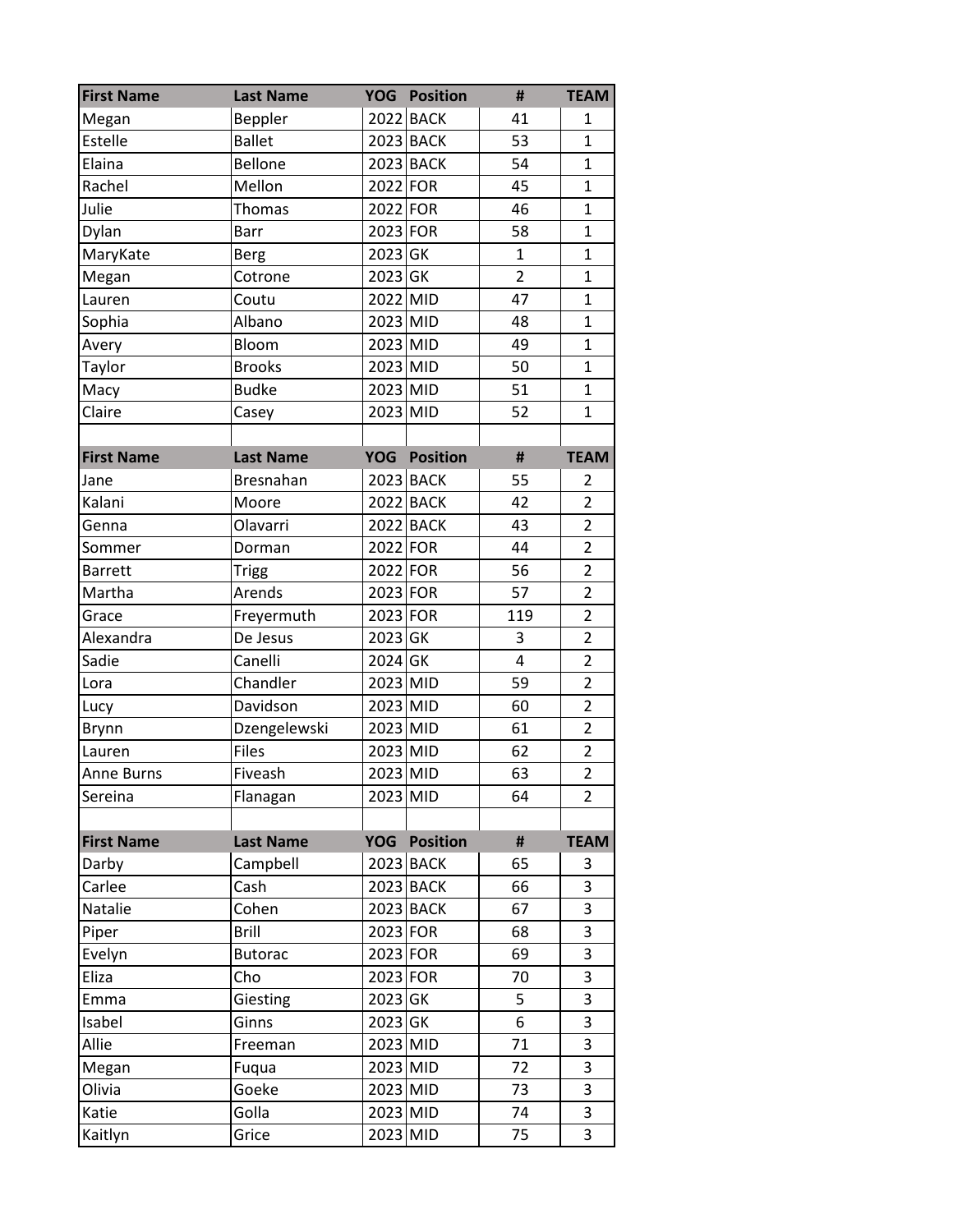| Maya              | Harrington       | 2023 MID   |                 | 76  | 3              |
|-------------------|------------------|------------|-----------------|-----|----------------|
|                   |                  |            |                 |     |                |
| <b>First Name</b> | <b>Last Name</b> | <b>YOG</b> | <b>Position</b> | #   | <b>TEAM</b>    |
| Sophie            | Cover            |            | 2023 BACK       | 77  | 4              |
| Riley             | Cushman          |            | 2023 BACK       | 78  | 4              |
| Lindsay           | Doyle            |            | 2023 BACK       | 79  | 4              |
| Margaret          | Cover            | 2023 FOR   |                 | 80  | $\overline{4}$ |
| <b>Brooke</b>     | <b>DiBiase</b>   | 2023 FOR   |                 | 81  | 4              |
| Nina              | Falkson          | 2023 FOR   |                 | 82  | 4              |
| Caroline          | Harvey           | 2023 GK    |                 | 7   | 4              |
| Emma              | Hudson           | 2023 GK    |                 | 8   | 4              |
| Hayley            | Harris           | 2023 MID   |                 | 83  | 4              |
| <b>Belle</b>      | Hemond           | 2023 MID   |                 | 84  | 4              |
| Mackenzie         | Heyl             | 2023 MID   |                 | 85  | 4              |
| Sofia             | Irish            | 2023 MID   |                 | 86  | 4              |
| Hannah            | Jadgchew         | 2023 MID   |                 | 87  | 4              |
| Payton            | Keeler           | 2023 MID   |                 | 88  | 4              |
|                   |                  |            |                 |     |                |
| <b>First Name</b> | <b>Last Name</b> | <b>YOG</b> | <b>Position</b> | #   | <b>TEAM</b>    |
| <b>Brigit</b>     | Durbin           |            | 2023 BACK       | 89  | 5              |
| Lauren            | Flynn            |            | 2023 BACK       | 90  | 5              |
| Caroline          | Foran            |            | 2023 BACK       | 91  | $\overline{5}$ |
| Sarah             | Gorman           | 2023 FOR   |                 | 92  | 5              |
| Demi              | Grauer           | 2023 FOR   |                 | 93  | 5              |
| Samantha          | Helman           | 2023 FOR   |                 | 94  | 5              |
| Hope              | Kaczynski        | 2023 GK    |                 | 9   | 5              |
| Elizabeth         | Kelly            | 2023 GK    |                 | 10  | 5              |
| Jaiya             | Labana           | 2023 MID   |                 | 95  | 5              |
| Georgia           | Leary            | 2023 MID   |                 | 96  | 5              |
| Kiersten          | Ligozio          | 2023 MID   |                 | 97  | 5              |
| Sophia            | Lodge            | 2023 MID   |                 | 98  | 5              |
| Charlotte         | Lorden           | 2023 MID   |                 | 99  | 5              |
| Maggie            | Lynch            | 2023 MID   |                 | 100 | 5              |
|                   |                  |            |                 |     |                |
| <b>First Name</b> | <b>Last Name</b> | <b>YOG</b> | <b>Position</b> | #   | <b>TEAM</b>    |
| Caroline          | Golden           |            | 2023 BACK       | 101 | 6              |
| Lindsey           | Jacobs           |            | 2023 BACK       | 103 | 6              |
| Karina            | Hoffman          | 2023 FOR   |                 | 104 | 6              |
| Caitlin           | Hoover           | 2023 FOR   |                 | 105 | 6              |
| Parker            | Keeler           | 2023 FOR   |                 | 106 | 6              |
| Taylor            | Klesel           | 2023 GK    |                 | 11  | 6              |
| Caraline          | Lambert          | 2023 GK    |                 | 12  | 6              |
| Gabriela          | Ma               | 2023 MID   |                 | 107 | 6              |
| julia             | maclaine         | 2023 MID   |                 | 108 | 6              |
| Madelyn           | Miller           | 2023 MID   |                 | 109 | 6              |
| Madeline          | Mrva             | 2023 MID   |                 | 110 | 6              |
| Tara (Diksha)     | Natesan          | 2023 MID   |                 | 111 | 6              |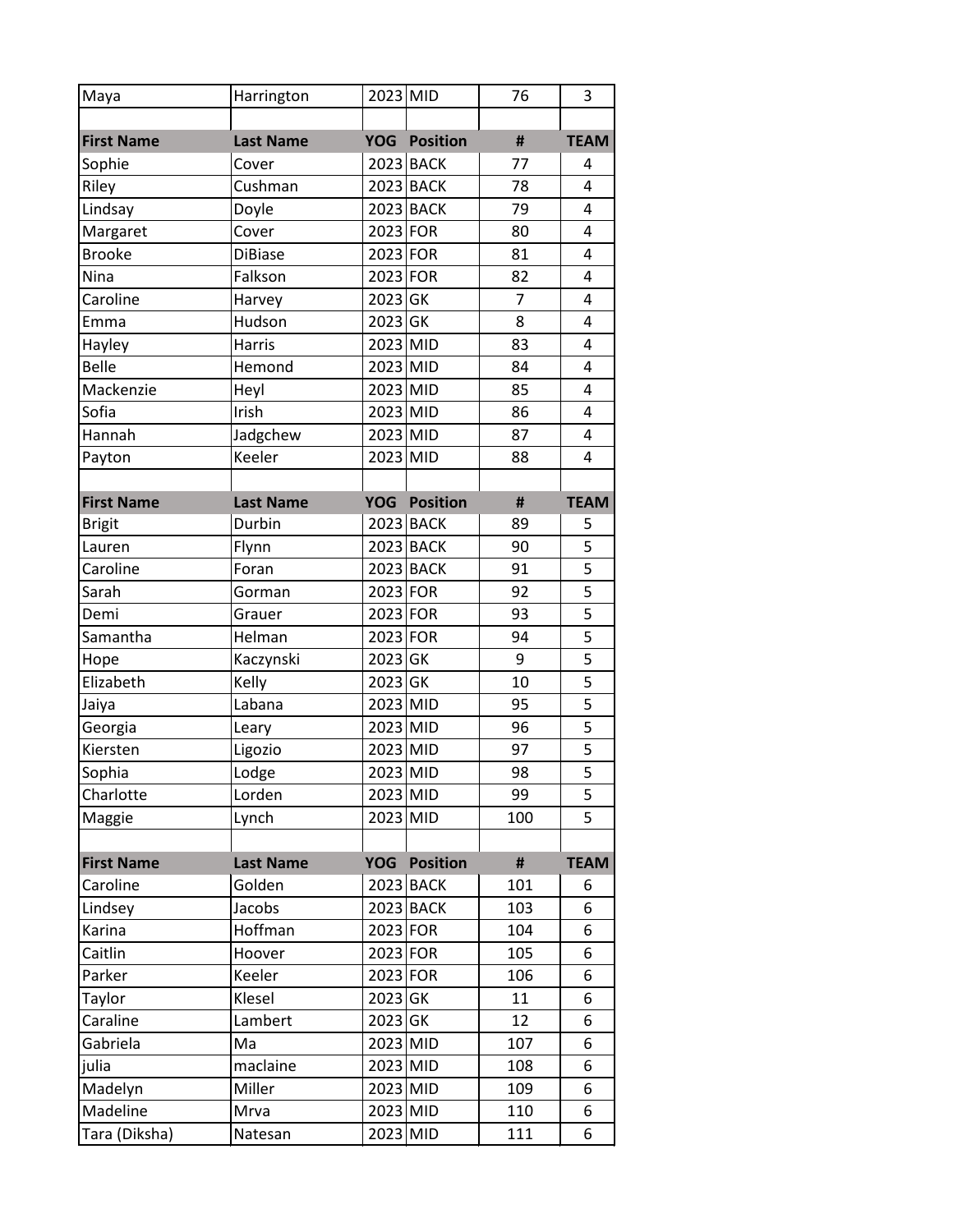| Claire            | Nockolds         | 2023 MID   |                 | 112            | 6              |
|-------------------|------------------|------------|-----------------|----------------|----------------|
| Sophia            | Cozza            | 2023 MID   |                 | 102            | 6              |
|                   |                  |            |                 |                |                |
| <b>First Name</b> | <b>Last Name</b> | <b>YOG</b> | <b>Position</b> | $\sharp\sharp$ | <b>TEAM</b>    |
| Paris             | Kampel           |            | 2023 BACK       | 113            | 7              |
| Ally              | Kennedy          |            | 2023 BACK       | 114            | $\overline{7}$ |
| Davina            | Krappa           |            | 2023 BACK       | 115            | $\overline{7}$ |
| Caroline          | Krisko           | 2023 FOR   |                 | 116            | 7              |
| Katlyn            | Lyons            | 2023 FOR   |                 | 117            | $\overline{7}$ |
| Lillian (Lily)    | Mahoney          | 2023 FOR   |                 | 118            | 7              |
| Payton            | Mindel           | 2023 GK    |                 | 13             | $\overline{7}$ |
| Quinlyn           | Moll             | 2023 GK    |                 | 14             | $\overline{7}$ |
| Alexa             | Sedicino         | 2023 MID   |                 | 137            | $\overline{7}$ |
| Samantha          | Norman           | 2023 MID   |                 | 120            | $\overline{7}$ |
| Clara             | Noyes            | 2023 MID   |                 | 121            | 7              |
| Virginia          | Olin             | 2023 MID   |                 | 122            | $\overline{7}$ |
| Macie             | Pennisi          | 2023 MID   |                 | 123            | $\overline{7}$ |
| Karli             | Penrod           | 2023 MID   |                 | 124            | $\overline{7}$ |
|                   |                  |            |                 |                |                |
| <b>First Name</b> | <b>Last Name</b> | <b>YOG</b> | <b>Position</b> | $\sharp\sharp$ | <b>TEAM</b>    |
| Gabrielle         | Manno            |            | 2023 BACK       | 125            | 8              |
| Avianna           | McWhorter        |            | 2023 BACK       | 126            | 8              |
| Hannah            | mendoza          |            | 2023 BACK       | 127            | 8              |
| Abbie             | O'Brien          |            | 2023 BACK       | 128            | 8              |
| Avary             | Osborne          |            | 2023 BACK       | 129            | 8              |
| grace             | Mcewan-Beatty    | 2023 FOR   |                 | 130            | 8              |
| Frances           | Moriniere        | 2023 FOR   |                 | 131            | 8              |
| Colby             | Paul             | 2023 FOR   |                 | 132            | 8              |
| Kerri             | O'Donnell        | 2023 GK    |                 | 15             | 8              |
| Sophie            | Ortyl            | 2023 GK    |                 | 16             | 8              |
| Esther            | Pottebaum        | 2023 MID   |                 | 133            | 8              |
| Liv               | Rainwater        | 2023 MID   |                 | 134            | 8              |
| Annie             | Ryan             | 2023 MID   |                 | 135            | 8              |
| Sabrina           | Schultz          | 2023 MID   |                 | 136            | 8              |
| Jennifer          | Sorrentino       | 2023 MID   |                 | 138            | 8              |
|                   |                  |            |                 |                |                |
| <b>First Name</b> | <b>Last Name</b> | <b>YOG</b> | <b>Position</b> | #              | <b>TEAM</b>    |
| Maxwell Kate      | aranowitz        |            | 2024 BACK       | 180            | 9              |
| Julia             | Powell           |            | 2023 BACK       | 140            | 9              |
| Margaret          | Reed             |            | 2023 BACK       | 141            | 9              |
| Megan             | Williams         |            | 2024 BACK       | 210            | 9              |
| Sadie             | Ruiz             | $2024$ FOR |                 | 211            | 9              |
| Teresa            | Reed             | 2023 FOR   |                 | 144            | 9              |
| Maggie            | Beach            | 2024 FOR   |                 | 170            | 9              |
| Lucy              | Rawlings         | 2023 GK    |                 | 17             | 9              |
| Eve               | Sekscinski       | $2023$ GK  |                 | 18             | 9              |
| Tatum             | Stickney         | 2023 MID   |                 | 146            | 9              |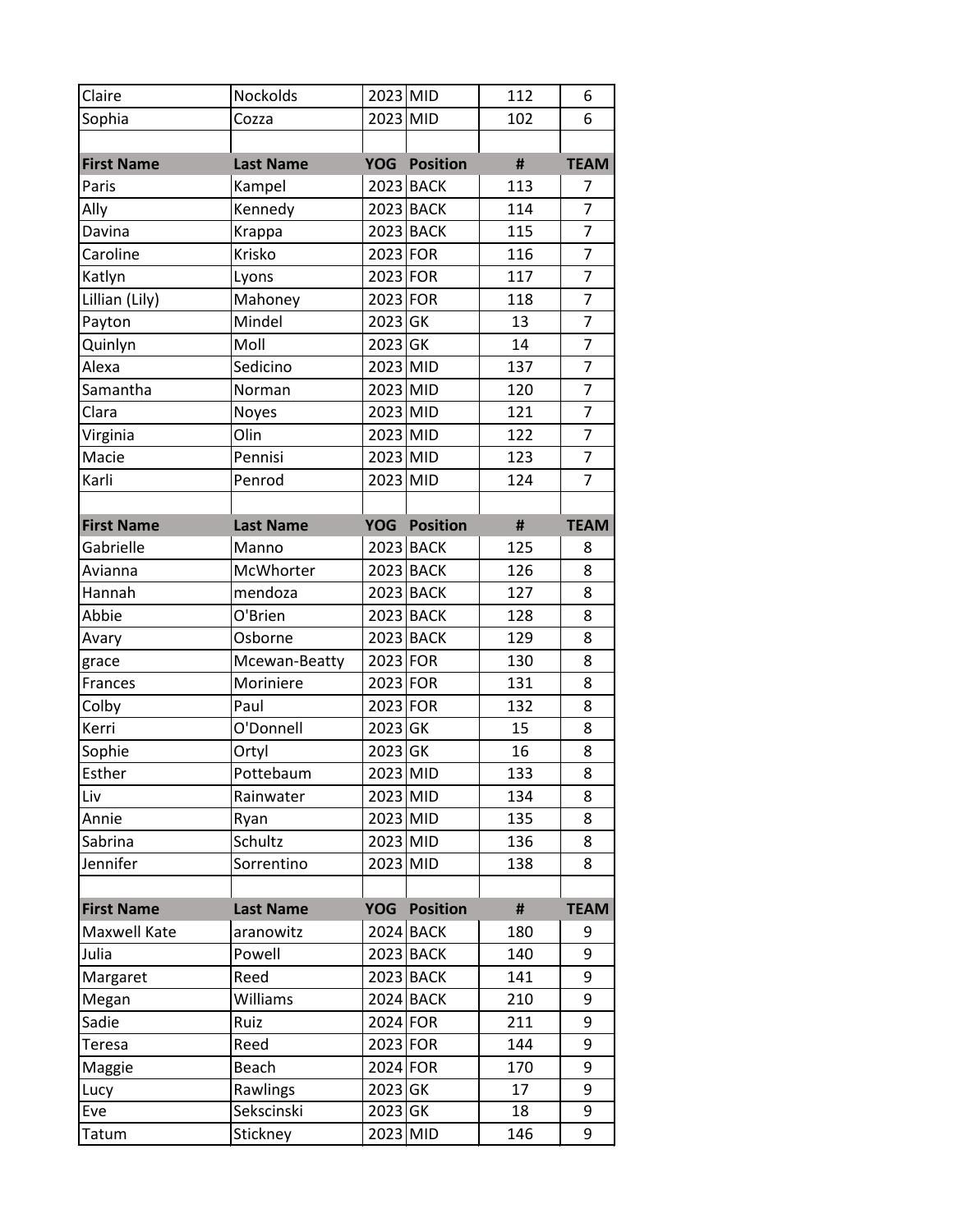| Maeve                    | seeger           | 2024 MID   |                        | 40             | 9           |
|--------------------------|------------------|------------|------------------------|----------------|-------------|
| Nadia                    | Fisher           | 2024 MID   |                        | 176            | 9           |
| Avery                    | Hayes            | $2024$ MID |                        | 177            | 9           |
| Zoe                      | Larsen           | 2024 MID   |                        | 189            | 9           |
| Sophia                   | Ponzini          | 2024 MID   |                        | 203            | 9           |
| Megan                    | Rafter           | 2024 MID   |                        | 223            | 9           |
|                          |                  |            |                        |                |             |
| <b>First Name</b>        | <b>Last Name</b> | <b>YOG</b> | <b>Position</b>        | $\sharp\sharp$ | <b>TEAM</b> |
| Riley                    | Schoonmaker      |            | 2023 BACK              | 153            | 10          |
| Hannah                   | Schreckengaust   |            | 2023 BACK              | 154            | 10          |
| Emily                    | Eaton            |            | 2024 BACK              | 182            | 10          |
| Jessica                  | Pachman          |            | 2024 BACK              | 221            | 10          |
| Hannah                   | Glanden          | 2024 FOR   |                        | 183            | 10          |
| Morgan                   | Willis           | 2023 FOR   |                        | 158            | 10          |
| Julia                    | May              | 2024 FOR   |                        | 197            | 10          |
| Laine                    | Cabell           | 2024 GK    |                        | 19             | 10          |
| Abby                     | zanelli          | 2024 GK    |                        | 20             | 10          |
| Vivian                   | Todora           | 2023 MID   |                        | 148            | 10          |
| Madison                  | <b>BEACH</b>     | 2024 MID   |                        | 160            | 10          |
| Emily                    | <b>Bitters</b>   | 2024 MID   |                        | 161            | 10          |
| Madeline                 | <b>Bogle</b>     | 2024 MID   |                        | 162            | 10          |
| susannah                 | brown            | 2024 MID   |                        | 163            | 10          |
| Darcey                   | Chapman          | 2024 MID   |                        | 164            | 10          |
| Ellie                    | Wilkins          | 2024 MID   |                        | 165            | 10          |
|                          |                  |            |                        |                |             |
|                          |                  |            |                        |                |             |
| <b>First Name</b>        | <b>Last Name</b> | <b>YOG</b> | <b>Position</b>        | #              | <b>TEAM</b> |
| Camryn                   | Spancake         |            | 2023 BACK              | 166            | 11          |
| Reese                    | Swanson          |            | 2023 BACK              | 167            | 11          |
| Lauren                   | Fahey            |            | 2024 BACK              | 194            | 11          |
| Kelcie                   | Gannon           |            | 2024 BACK              | 195            | 11          |
| Claire                   | Sorensen         | 2023 FOR   |                        | 145            | 11          |
| Molly                    | Driscoll         | 2024 FOR   |                        | 171            | 11          |
| Katie                    | Garrison         | 2024 FOR   |                        | 172            | 11          |
| Caroline                 | Killian          | 2024 FOR   |                        | 222            | 11          |
| Alexandra                | Duff             | 2024 GK    |                        | 21             | 11          |
| Violet                   | Garibaldi        | 2024 GK    |                        | 22             | 11          |
| Milaw                    | Clause           | 2024 MID   |                        | 173            | 11          |
| Evangeline               | Cosse-Minnella   | 2024 MID   |                        | 174            | 11          |
| Sarah                    | Ellis            | 2024 MID   |                        | 175            | 11          |
| Aubrey                   | Wesely           | 2024 MID   |                        | 139            | 11          |
| Sadie                    | Schultz          | 2024 MID   |                        | 215            | 11          |
| Megan                    | Szanto           | 2023 MID   |                        | 147            | 11          |
| Hailey                   | Hoffman          | 2024 MID   |                        | 178            | 11          |
|                          |                  |            |                        |                |             |
| <b>First Name</b>        | <b>Last Name</b> | <b>YOG</b> | <b>Position</b>        | $\pmb{\sharp}$ | <b>TEAM</b> |
| Natalie<br><b>Brogan</b> | Yu<br>Callahan   |            | 2023 BACK<br>2024 BACK | 179<br>181     | 12<br>12    |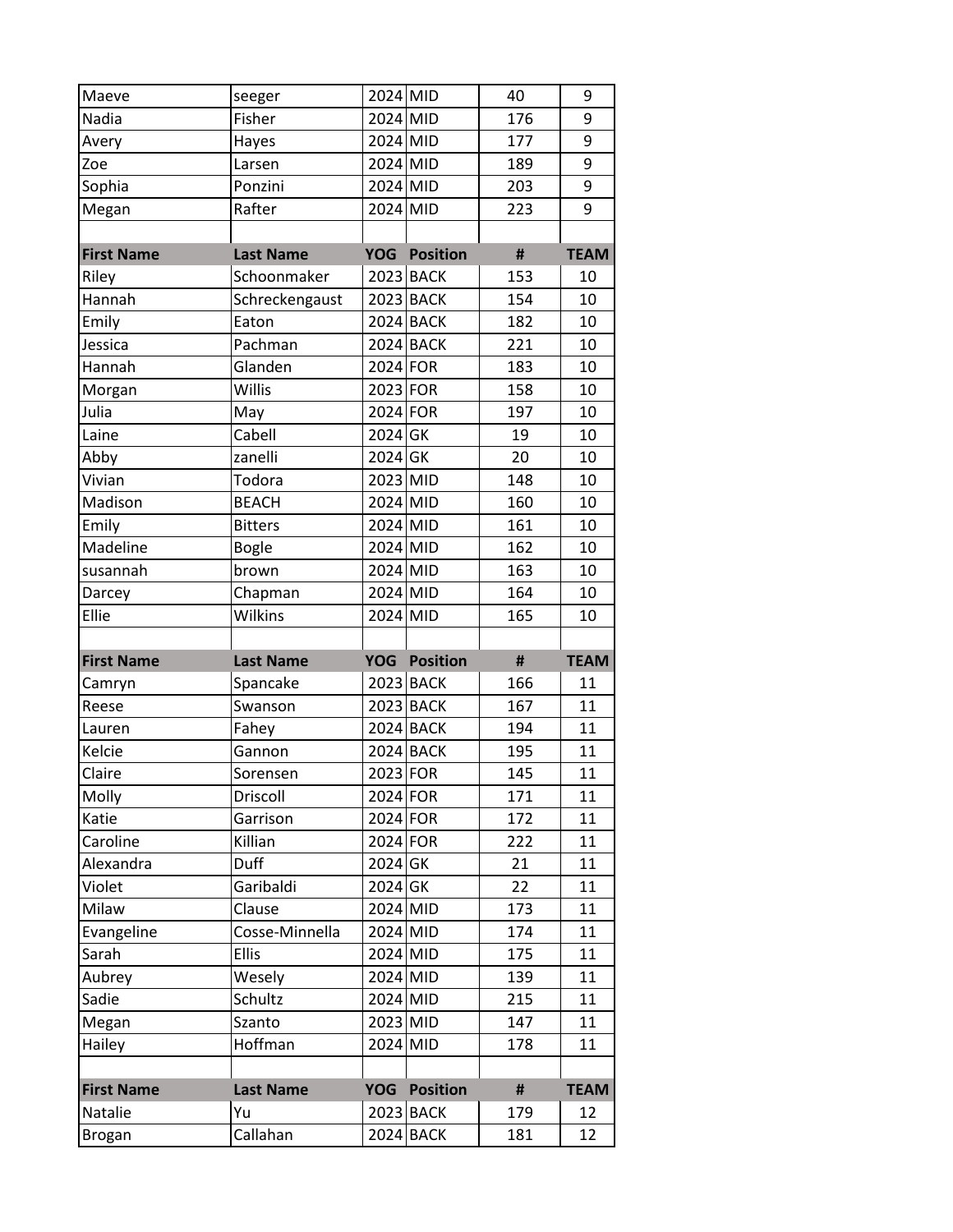| Kate              | Soldan           |            | 2023 BACK           | 155 | 12          |
|-------------------|------------------|------------|---------------------|-----|-------------|
| Olivia            | Roscoe           |            | 2023 BACK           | 224 | 12          |
| Penelope (Poppy)  | Swallow          | $2023$ FOR |                     | 156 | 12          |
| Tess              | Hake             | $2024$ FOR |                     | 184 | 12          |
| Ashley            | Kim              | 2024 FOR   |                     | 185 | 12          |
| Megan             | Smith            | $2024$ FOR |                     | 186 | 12          |
| Addie             | Hoeft            | 2024 GK    |                     | 23  | 12          |
| Jessica           | Lapidus          | $2024$ GK  |                     | 24  | 12          |
| Elizabeth         | Warren           | 2023 MID   |                     | 225 | 12          |
| Grace             | Katzer           | 2024 MID   |                     | 187 | 12          |
| Elle Louise       | Kocmond          | $2024$ MID |                     | 188 | 12          |
| Julia             | Mann             | $2024$ MID |                     | 190 | 12          |
| hallie            | marcero          | 2024 MID   |                     | 191 | 12          |
| Carmen            | Maudlin          | 2024 MID   |                     | 192 | 12          |
| Grace             | Wiggins          | 2024 MID   |                     | 152 | 12          |
|                   |                  |            |                     |     |             |
| <b>First Name</b> | <b>Last Name</b> | <b>YOG</b> | <b>Position</b>     | #   | <b>TEAM</b> |
| Kaylyn            | Elliott          |            | 2024 BACK           | 193 | 13          |
| Kadence           | johnson          |            | 2024 BACK           | 196 | 13          |
| Anusha            | Thapa            |            | 2023 BACK           | 168 | 13          |
| Marley            | Wimbish          |            | 2023 BACK           | 169 | 13          |
| Cloey             | Turiello         | 2023 FOR   |                     | 157 | 13          |
| Peyton            | Pallman          | $2024$ FOR |                     | 198 | 13          |
| Avery             | Ritt             | 2024 FOR   |                     | 199 | 13          |
| Cameron           | Wiseman          | 2024 FOR   |                     | 200 | 13          |
| Alorah            | matteson         | 2024 GK    |                     | 25  | 13          |
| Morgan            | Newcomb          | 2024 GK    |                     | 26  | 13          |
| Haley-Jane        | Tuplin           | 2023 MID   |                     | 149 | 13          |
| Ava               | Murphy           | 2024 MID   |                     | 201 | 13          |
| <b>Baylie</b>     | Phillips         | 2024 MID   |                     | 202 | 13          |
| Sabrina           | Post             | 2024 MID   |                     | 204 | 13          |
| Riley             | Reardon          | 2024 MID   |                     | 205 | 13          |
| Margaret          | Scheurer         | 2024 MID   |                     | 206 | 13          |
|                   |                  |            |                     |     |             |
| <b>First Name</b> | <b>Last Name</b> |            | <b>YOG Position</b> | #   | <b>TEAM</b> |
| Talia             | Keshavarz        |            | 2024 BACK           | 207 | 14          |
| Lucy              | Smith            |            | 2024 BACK           | 208 | 14          |
| Mattea            | Vest             |            | 2024 BACK           | 209 | 14          |
| Laura             | Ryan             |            | 2023 BACK           | 142 | 14          |
| Caroline          | Pease            | 2023 FOR   |                     | 143 | 14          |
| Carolena          | Ryon             | $2024$ FOR |                     | 212 | 14          |
| Sarah             | Salameh          | $2024$ FOR |                     | 213 | 14          |
| Delaney           | Wojnarowicz      | 2024 FOR   |                     | 214 | 14          |
| Elinore           | Smith            | 2024 GK    |                     | 27  | 14          |
| Sydney            | White            | 2024 GK    |                     | 28  | 14          |
| Penny             | Valbuena         | 2023 MID   |                     | 150 | 14          |
| Carly             | Warms            | 2023 MID   |                     | 151 | 14          |